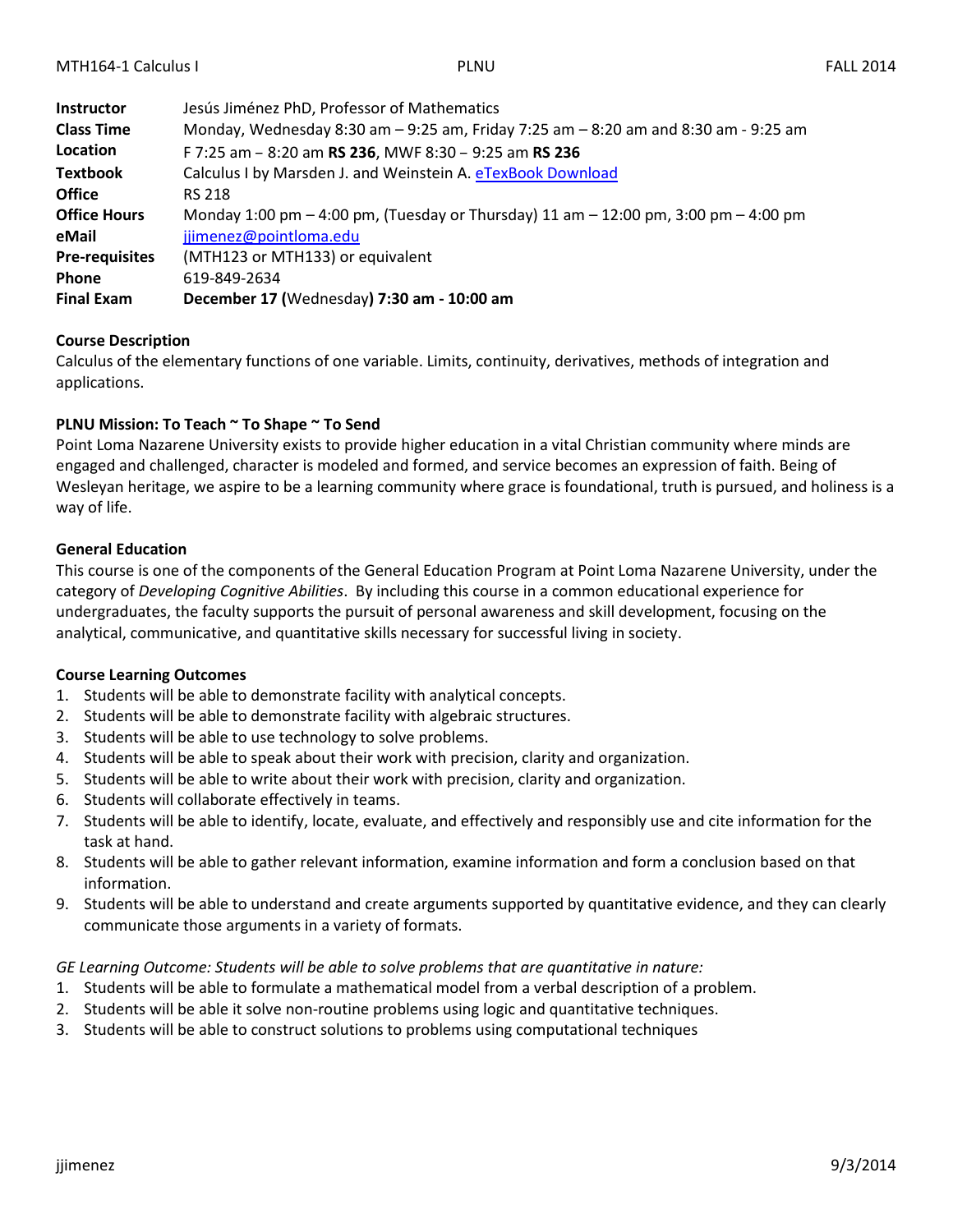# **Grading**

Grades for the course will be based on homework and activities (15%), lab (10%), three exams (15% each; total of 45 %), and a final exam (30%).

# **Homework and Activities (15%)**

Homework will be assigned every class meeting. A homework assignment is late if it is not received at the start of class on the due date, typically two class sessions after it is assigned. No late homework will be accepted. Please be sure that the problems are clear and in order. Homework will be scored on a combination of completeness and correctness. A random selection (the same for all people) of the problems will be graded on any homework assignment. The activities will be assigned during the Friday lab time and similar rules apply.

# **Lab (10 %)**

The lab grade consists of **weekly labs** (30%), one **midterm exam** (30%) and a **final exam** (40%).

# **Three Tests** (15% each) **and Final Exam** (30%)

Tests and the Final Exam will include problems and questions over material assigned in the text, readings and handouts, as well as material presented in class.

No examination shall be missed without prior consent by me or a well-documented emergency beyond your control. A score of zero will be assigned for an examination that is missed without prior consent or a well-documented emergency beyond your control. The examination schedule is included in the daily schedule. I do not intend to accept excuses such as poor communication with parents, benefactors, sport team sponsors and/or travel agents.

# **Please note: The Final Exam is** COMPREHENSIVE**. December 17, (Wednesday) 7:30 am - 10:00 am**

# **Grading Scale**

Course grades will be assigned according to the following scale:

|             | (87.5, 90)   | (77.5, 80)   | (67.5, 70)   |
|-------------|--------------|--------------|--------------|
| [92.5, 100] | [82.5, 87.5] | [72.5, 77.5] | [62.5, 67.5] |
| [90, 92.5]  | [80, 82.5]   | [70, 72.5]   | [60, 62.5]   |

#### **Grading Scale in Percentages**

#### **General Advice**

The key to success in this class is to attend lectures regularly and do your homework. You learn mathematics by doing it yourself. You should expect to spend approximately two hours outside of class working on homework and going over concepts for every one hour in class. When doing homework, please note it is normal to not be able to do every problem correct on the first attempt. Do not be discouraged, seek help instead.

#### **Attendance**

Regular and punctual attendance at all classes is considered essential to optimum academic achievement. If the student is absent from more than 10 percent of class meetings, the faculty member has the option of filing a written report which may result in de-enrollment. If the absences exceed 20 percent, the student may be de-enrolled without notice. If the date of de-enrollment is past the last date to withdraw from a class, the student will be assigned a grade of W or WF consistent with university policy in the grading section of the catalog. See [Academic Policies](http://www.pointloma.edu/experience/academics/catalogs/undergraduate-catalog/point-loma-education/academic-policies) in the (undergrad/graduate as appropriate) academic catalog.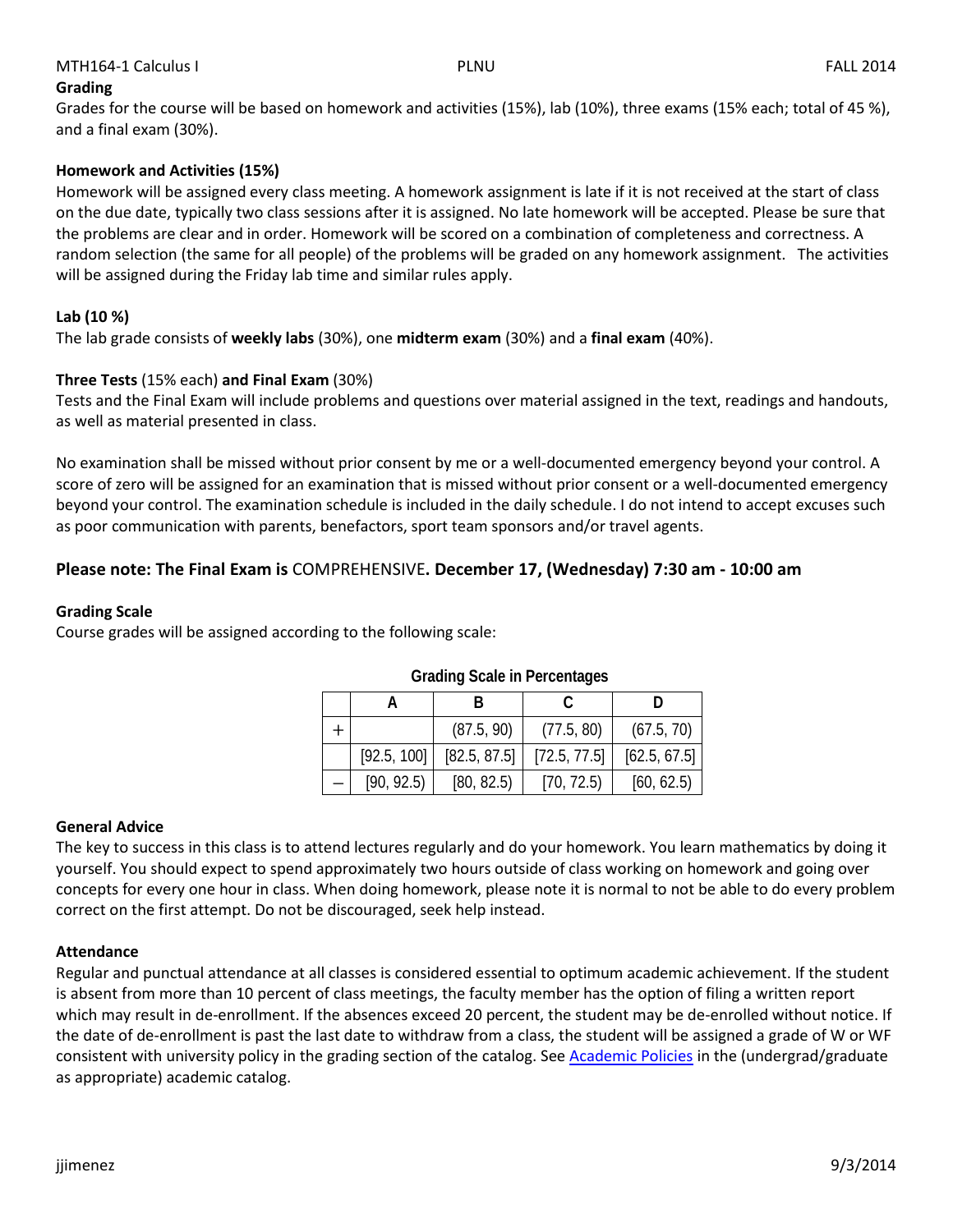# **Class Enrollment**

It is the student's responsibility to maintain his/her class schedule. Should the need arise to drop this course (personal emergencies, poor performance, etc.), **the student has the responsibility to follow through (provided the drop date meets the stated calendar deadline established by the university), not the instructor.** Simply ceasing to attend this course or failing to follow through to arrange for a change of registration (drop/add) may easily result in a grade of F on the official transcript.

### **Academic Accommodations:**

While all students are expected to meet the minimum academic standards for completion of this course as established by the instructor, students with disabilities may request academic accommodations. At Point Loma Nazarene University, students must request that academic accommodations by filing documentation with the [Disability Resource Center](http://www.pointloma.edu/experience/offices/administrative-offices/academic-advising-office/disability-resource-center) (DRC), located in the Bond Academic Center. Once the student files documentation, the Disability Resource Center will contact the student's instructors and provide written recommendations for reasonable and appropriate accommodations to meet the individual needs of the student. See [Academic Policies](http://www.pointloma.edu/experience/academics/catalogs/undergraduate-catalog/point-loma-education/academic-policies) in the (undergrad/graduate as appropriate) academic catalog.

### **Academic Honesty**

Students should demonstrate academic honesty by doing original work and by giving appropriate credit to the ideas of others. As explained in the university catalog, academic dishonesty is the act of presenting information, ideas, and/or concepts as one's own when in reality they are the results of another person's creativity and effort. Violations of university academic honesty include cheating, plagiarism, falsification, aiding the academic dishonesty of others, or malicious misuse of university resources. A faculty member who believes a situation involving academic dishonesty has been detected may assign a failing grade for a) that particular assignment or examination, and/or b) the course following the procedure in the university catalog. Students may appeal also using the procedure in the university catalog. See [Academic Policies](http://www.pointloma.edu/experience/academics/catalogs/undergraduate-catalog/point-loma-education/academic-policies) for further information.

#### **FERPA Policy**

In compliance with federal law, neither PLNU student ID nor social security number should be used in publicly posted grades or returned sets of assignments without student written permission. This class will meet the federal requirements by (Note: each faculty member should choose one strategy to use: distributing all grades and papers individually; requesting and filing written student permission; or assigning each student a unique class ID number not identifiable on the alphabetic roster.). Also in compliance with FERPA, you will be the only person given information about your progress in this class unless you have designated others to receive it in the "Information Release" section of the student portal. See [Policy Statements](http://www.pointloma.edu/experience/academics/catalogs/undergraduate-catalog/policy-statements) in the (undergrad/ graduate as appropriate) academic catalog.

#### **Final Exam: Date and Time**

Successful completion of this class requires taking the final examination **on its scheduled day**. The final examination schedule is posted on the [Class Schedules](http://www.pointloma.edu/experience/academics/class-schedules) site. No requests for early examinations or alternative days will be approved.

# **Cell Phones**

Turn off any cell phone while you are in class. Also, do not work on other classes while in class - to do so is disrespectful to me and your classmates. You may be asked to leave the class for such behavior, **resulting in an absence**.

#### **Copyright Protected Materials**

Point Loma Nazarene University, as a non-profit educational institution, is entitled by law to use materials protected by the US Copyright Act for classroom education. Any use of those materials outside the class may violate the law.